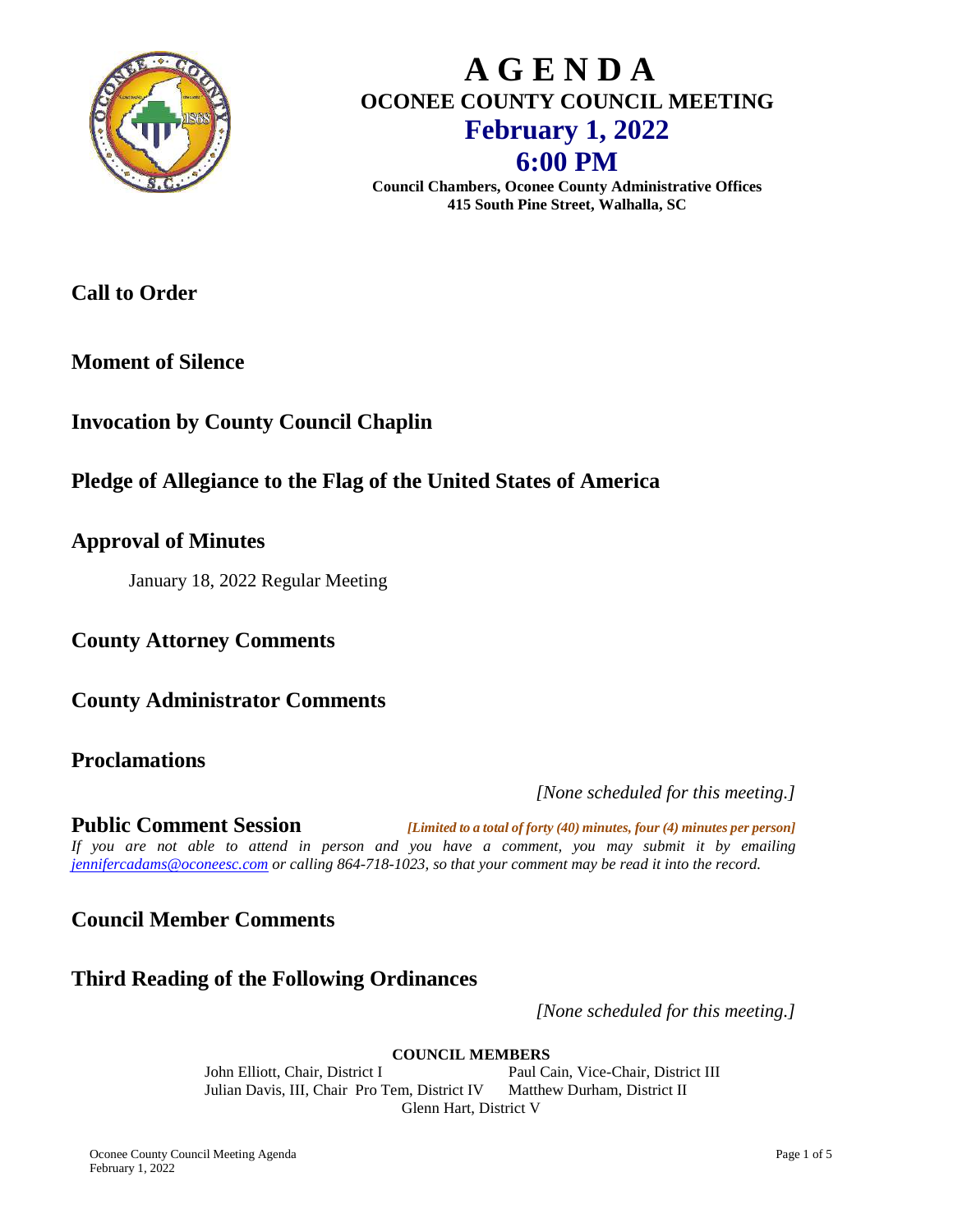#### **Second Reading of the Following Ordinances**

**ORDINANCE 2022-04** AN ORDINANCE TO AMEND ORDINANCE 2021-01, THE BUDGET FOR OCONEE COUNTY, WHICH PROVIDES FOR THE LEVY OF TAXES FOR ORDINARY COUNTY PURPOSES, FOR THE TRI-COUNTY TECHNICAL COLLEGE SPECIAL REVENUE FUND, FOR THE EMERGENCY SERVICES PROTECTION SPECIAL REVENUE FUND, FOR THE ROAD MAINTENANCE SPECIAL REVENUE FUND, FOR THE BRIDGE AND CULVERT CAPITAL PROJECT FUND, FOR THE ECONOMIC DEVELOPMENT CAPITAL PROJECT FUND, FOR THE PARKS, RECREATION, AND TOURISM CAPITAL PROJECTS FUND, FOR THE DEBT SERVICE FUND, FOR THE VICTIM SERVICES SPECIAL REVENUE FUNDS, FOR THE CAPITAL VEHICLE / EQUIPMENT FUND, ALL IN OCONEE COUNTY FOR THE FISCAL YEAR BEGINNING JULY 1, 2021 AND ENDING JUNE 30, 2022.

#### **Public Comment Session regarding Redistricting 2020**

*[Limited to a total of forty (40) minutes, four (4) minutes per person]*

*If you are not able to attend in person and you have a comment, you may submit it by emailing [jennifercadams@oconeesc.com](mailto:jennifercadams@oconeesc.com) or calling 864-718-1023, so that your comment may be read it into the record.*

**ORDINANCE 2022-05** AN ORDINANCE TO ADOPT A REDISTRICTING PLAN FOR OCONEE COUNTY, SOUTH CAROLINA; AND OTHER MATTERS RELATED THERETO.

**ORDINANCE 2022-06** AN ORDINANCE APPROVING "THE FIRST AMENDMENT TO THE DECLARATION OF COVENANTS, CONDITIONS, RESTRICTIONS, AND EASEMENTS FOR THE OCONEE INDUSTRY AND TECHNOLOGY PARK F/K/A THE ECHO HILLS BUSINESS AND INDUSTRIAL PARK" ("FIRST AMENDMENT TO THE DECLARATION"); APPROVING AND AUTHORIZING THE EXECUTION AND RECORDATION OF THE FIRST AMENDMENT TO THE DECLARATION; AND OTHER MATTERS RELATED THERETO.

#### **First Reading of the Following Ordinances**

**ORDINANCE 2022-07** AN ORDINANCE TO APPROPRIATE AND AUTHORIZE THE EXPENDITURE OF A PORTION OF LOCAL CORONAVIRUS FISCAL RECOVERY FUNDING UNDER THE AMERICAN RESCUE PLAN ACT OF 2021 ("ARPA"), FOR PURPOSES OF ESTABLISHING "PREMIUM PAY" TO ELIGIBLE OCONEE COUNTY EMPLOYEES; AND OTHER MATTERS RELATED THERETO.

#### **First & Final Reading for the Following Resolutions**

*[None scheduled for this meeting.]*

**COUNCIL MEMBERS**

John Elliott, Chair, District I<br>Julian Davis, III, Chair Pro Tem, District IV Matthew Durham, District II Julian Davis, III, Chair Pro Tem, District IV Glenn Hart, District V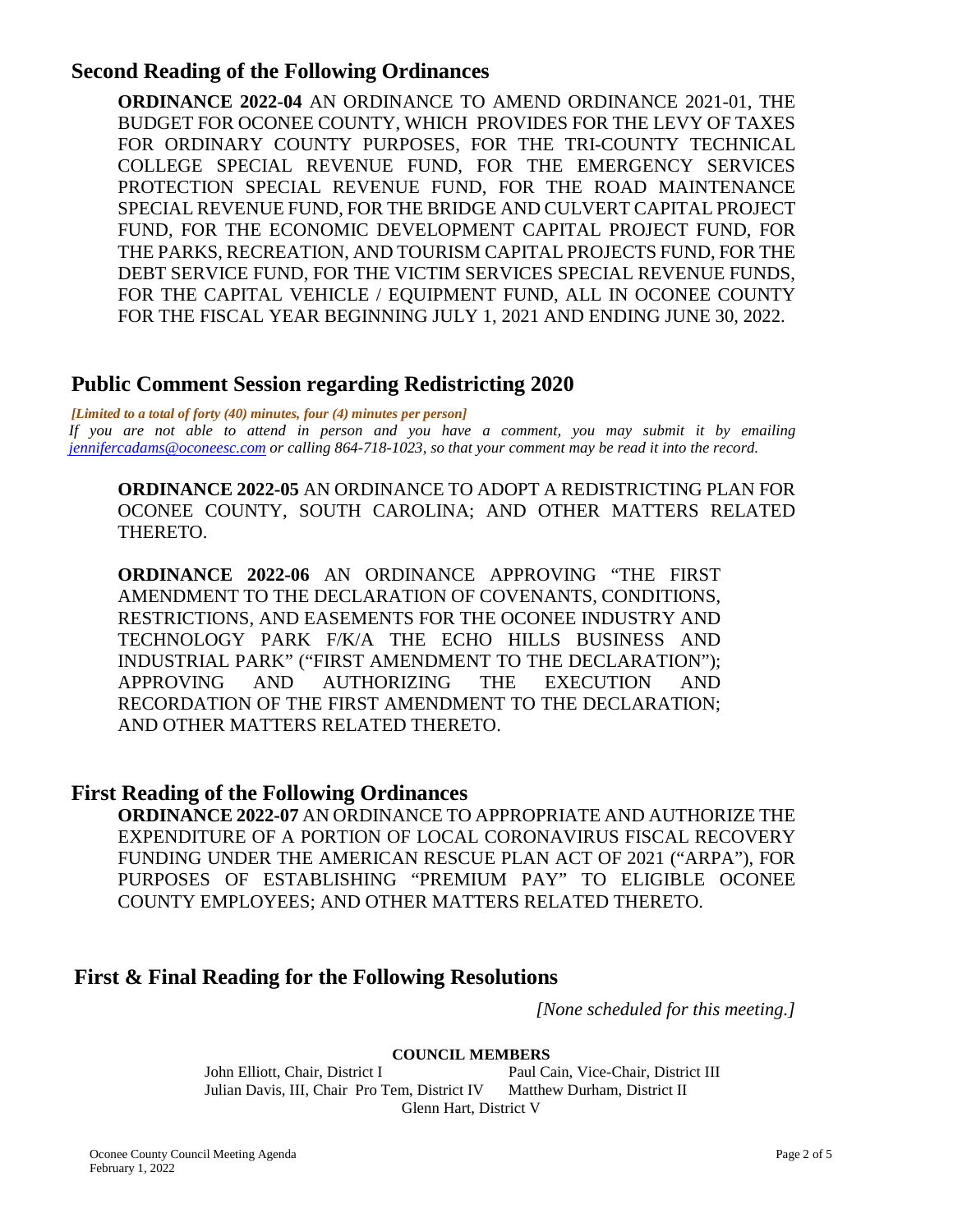#### **Discussion Regarding Action Items**

#### **Title: Airport Engineer & Consultant Department: Airport Amount: N/A**

Most Airport engineering services are funded by the FAA through grants for approved projects. The FAA would pay 95% of the costs, the State pays 2.5% and a matching 2.5% is required from County funds. Future projects will be brought to Council on an individual basis when project costs exceed \$50,000.

A Request for Qualifications, RFQ 21-05, for Professional Engineer and Consulting Services for Oconee County Airport was issued on August 19, 2021 and sent to 18 firms. Six (6) responses were received on September 21, 2021. An Evaluation Committee consisting of County Staff and Airport Commission personnel, reviewed and scored the submissions and recommended four (4) firms: Delta Airport Consultants, Holt Consulting Company, Michael Baker International, and W.K. Dickson to be short-listed to continue on with Phase Two of the selection process.

On October 26, 2021, RFP 21-08, Professional Services – Airport Engineer and Consultant, Phase Two, was issued to the four short-listed firms and on December 7, 2021, four proposals were received. The same Evaluation Committee met and reviewed and scored these proposals and recommended W.K. Dickson, of Columbia, SC for award.

**FAA regulations state that this award shall be for a five-year period.**

### *It is the staff's recommendation that Council approve the award of RFP 21-08 for Professional Services – Airport Engineer and Consultant, Phase Two, to W. K. Dickson & Company, Inc., of Columbia, SC for a five-year term for services as needed.*

#### **Title: Self-Contained Breathing Apparatuses (SCBA's) Department(s): Emergency Services Amount: \$1,250,397.20**

The main mission of Oconee County Emergency Services is to provide maximum safety for all personnel. The recent assessment of the SCBA's in service indicated that the majority are not certified to the newest National Fire Protection Association (NFPA) standard. NFPA updates standards every five (5) years and the latest 2018 update states that all SCBA's must be Chemical, Biological, Radiological and Nuclear (CBRN) certified, heat rating increase and testing on face piece along with data logging all resulting in upgraded safety features to the responder. Upgrades can only be completed within 2 revision cycles, which is ten (10) years and the age of the majority of the current equipment exceeds that. This replacement, including the newest models where upgrading was not cost feasible, will insure our SCBA's meet the NFPA 2018 Standard.

On August 13, 2021, Oconee County Emergency Services was awarded an Assistance to Firefighters Grant (AFG) to replace self-contained breathing apparatuses along with spare cylinders and face pieces in the amount of \$998,636.36. The County will be responsible for \$251,760.84 of this purchase. The funds that will be utilized for the match will come from the SCBA budget for FY 2021-2022.

#### **COUNCIL MEMBERS**

John Elliott, Chair, District I<br>
Julian Davis, III, Chair Pro Tem, District IV Matthew Durham, District II Julian Davis, III, Chair Pro Tem, District IV Glenn Hart, District V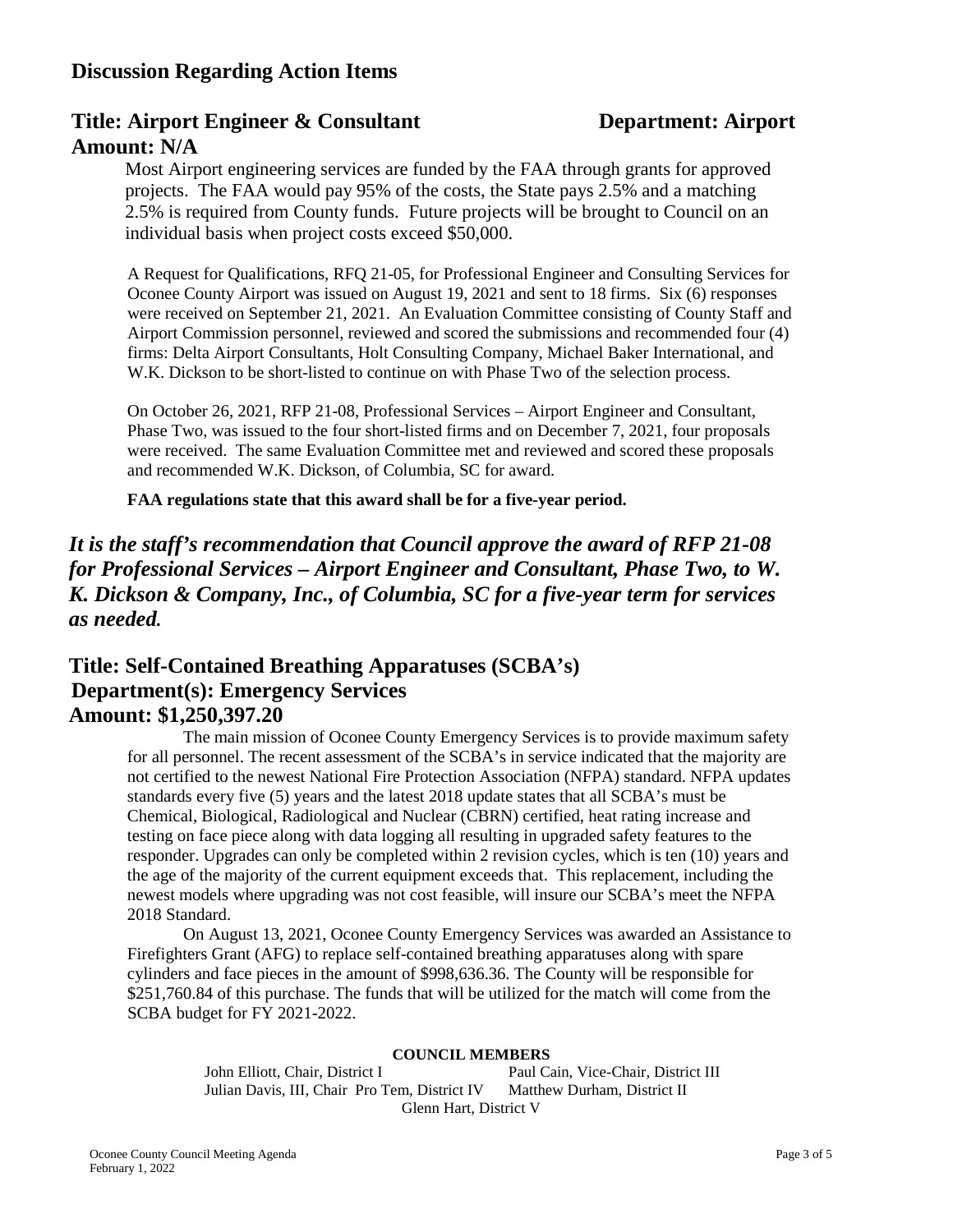There are two brands of SCBA's offered within close proximity of Oconee: MSA and Scott. An evaluation committee, composed of Fire Chiefs across Oconee County discussed the features preferred and required in the SCBA's. The evaluation committee participated in demonstrations and field testing of each brand. The evaluation committee discussed and documented the pros and cons of each SCBA brand. Once the evaluation was complete, the committee voted and unanimously recommended MSA brand SCBA's.

*It is the staff's recommendation that Council approve the award of SCBA's to Allsource Enterprise, LLC., dba Safe Industries, of Easley, SC in the amount of \$1,250,397.20.*

**Request for Council's approval to commit matching funds, not to exceed \$300,000, toward the application for the FY2021 American Rescue Plan Act Travel, Tourism, and Outdoor Recreation Economic Development Administration (EDA) Grant for the survey, design and permitting of a regional greenway trail system.**

#### **Department: Planning Amount: Not to Exceed \$ 300,000**

- The application is for survey, design, and permitting of a regional trail system.
- The City of Clemson, Clemson University, Town of Pendleton, and Oconee County will apply as a regional group with assistance from Appalachian Council of Governments (ACOG).
- Total design miles in Oconee County 15.7 (route attached).
- It is a 20% matching grant.
- Estimated cost is \$1,428,700, the County match would be approximately \$285,740, not to exceed \$300,000.
- If approved, the grant money would be financially managed by City of Clemson, with a leadership team from each invested organization.
- The grant is a reimbursing grant, if awarded, the County would be reimbursed for spent funds as often as quarterly, after milestone completion.
- Application deadline is January 31, 2022.

As part of the 2020 Comprehensive Plan and 2021 County Council Strategic Plan, Oconee County prioritized partnering with public and private entities to develop a county greenway system that will offer opportunities for nature-based recreation in areas where few currently exist.

Oconee County requests the commitment of the balance of funding needed for the regional trail system project from the Capital Projects Fund. The allocation of funds is contingent on the award from the FY2021 American Rescue Plan Act Travel, Tourism and Outdoor EDA Grant program.

# *It is the staff's recommendation that Council approve the commitment of matching funds, not to exceed \$300,000, toward the application for the FY2021 American Rescue Plan Act Travel, Tourism, and Outdoor Recreation Economic Development Administration (EDA) Grant.*

#### **COUNCIL MEMBERS**

John Elliott, Chair, District I<br>
Julian Davis, III, Chair Pro Tem, District IV Matthew Durham, District II Julian Davis, III, Chair Pro Tem, District IV Glenn Hart, District V